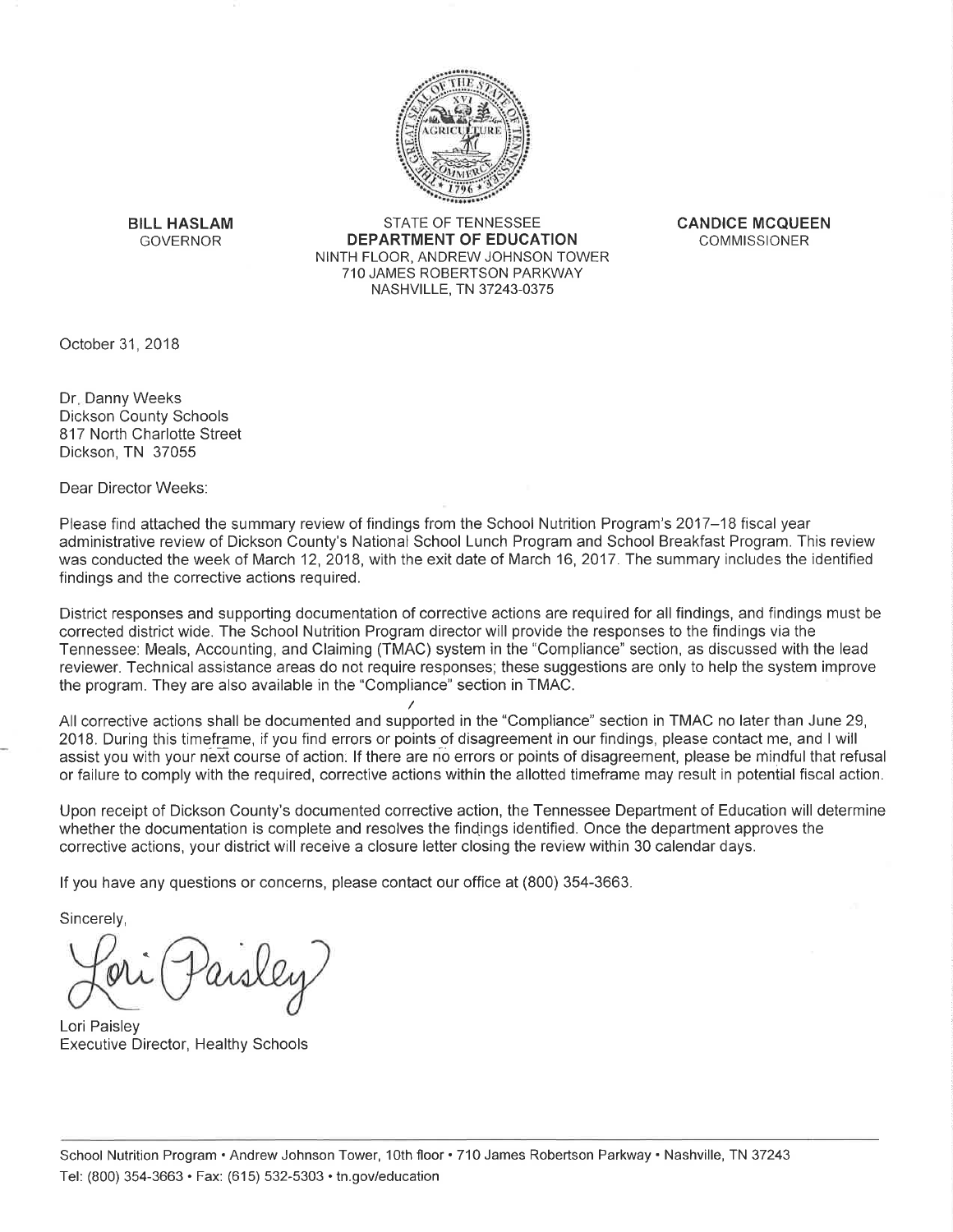

#### **Dickson County (220)**

**Review ID: 852** 

#### **Exit Conference Date: 3/16/2018**

Review Year: 2018 Month of Review: February Lead Reviewer: Stephanie Dyer

|      | <b>Findings</b> |                            |                                   |
|------|-----------------|----------------------------|-----------------------------------|
| Area | ID              | <b>Finding Description</b> | <b>Required Corrective Action</b> |

### **SFA - Level Findings**

| 1000 - Local<br>School<br><b>Wellness Policy</b> | $V-1000$       | The local wellness policy<br>was lacking information<br>related to public<br>involvement, assessment<br>results, and standards for<br>foods, provided but not<br>sold to students. | Update the local wellness policy to<br>include all required elements and<br>upload the updated policy.                                                   |
|--------------------------------------------------|----------------|------------------------------------------------------------------------------------------------------------------------------------------------------------------------------------|----------------------------------------------------------------------------------------------------------------------------------------------------------|
| <b>Resource Mgt</b><br>Comprehensive<br>Review   | V-RMCRF        | The USDA non-program<br>revenue tool was<br>completed, but there was<br>insufficient information to<br>validate the calculation.                                                   | Gather the supporting documentation<br>to validate the USDA non-program tool<br>and upload for corrective action.                                        |
| <b>Resource Mgt</b><br>Comprehensive<br>Review   | <b>V-RMCRF</b> | The revenue and expenses<br>on the single audit report did<br>not match the financial<br>report in the Tennessee:<br>Meals, Accounting, and<br>Claiming (TMAC) system.             | Investigate the difference and contact the<br>state agency to revise the TMAC financial<br>report. Upload a revised report to<br>demonstrate compliance. |

## **Site - Level Findings: Creek Wood High School (0017)**

| 1100 - Smart  | $V-1100$ | The lemonade sold to   | Discontinue purchasing non-compliant                            |
|---------------|----------|------------------------|-----------------------------------------------------------------|
| Snacks in     |          |                        | students during the school beverages, and upload an invoice for |
| School (2018) |          | day did not meet smart | April showing no purchases of                                   |
|               |          | snack requirements.    | unallowable beverages.                                          |